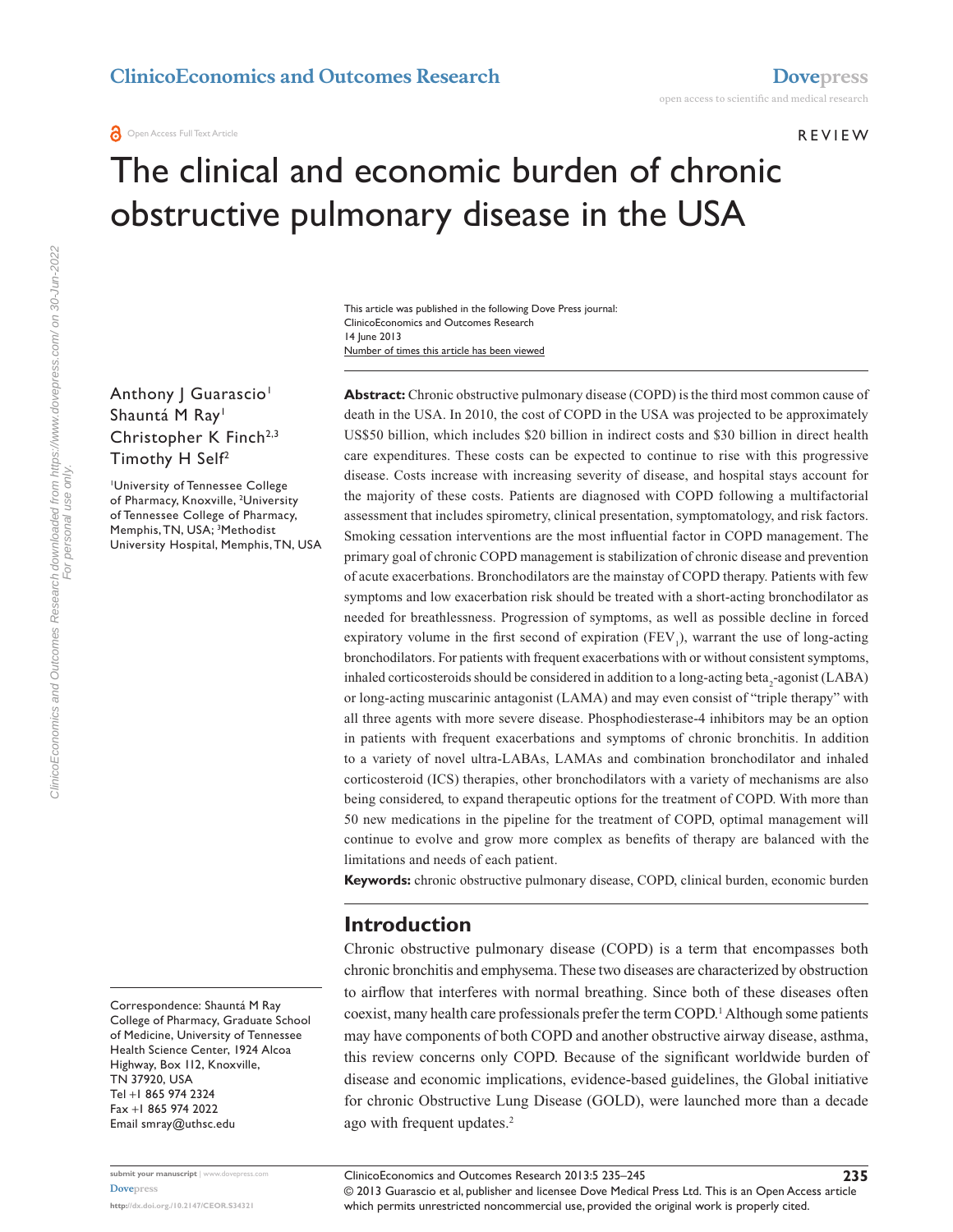While more than 12 million Americans are known to have COPD, up to 24 million have evidence of impaired lung function and may have the disease but have not been diagnosed.1 The primary risk factor for COPD is smoking. Additional risk factors include exposure to second-hand smoke, occupational dusts and chemicals, air pollution, heredity, a history of childhood respiratory infections, and socioeconomic status.<sup>1</sup> COPD has a major negative impact on quality of life including imposing limitations on the ability to work, normal physical exertion, household chores, social and family activities, and sleeping patterns.<sup>1</sup> In addition to these problems with daily life, there is obviously much suffering associated with emergency department visits and hospitalizations caused by COPD exacerbations.

The objective of this article is to summarize the economic and clinical burdens of COPD in the USA for the general clinician. Discussion of the burden of this disease refers to the impact of COPD measured by financial cost, morbidity, and mortality. Additionally, the natural history of COPD will be briefly reviewed as well as the cost of this disease and its treatment. Evidence-based diagnosis and management will be discussed including future directions for COPD therapy.

## **Natural history of COPD**

COPD is usually a progressive disease. Chronic cough and sputum are most common in some patients, but dyspnea associated with effort is the predominate feature in others. Although certain patients have a slowly progressive reduction in pulmonary function, others experience a rapid decline. A small degree of reversible airway obstruction may be detected in some COPD patients, but in most the airway obstruction is close to irreversible.3 While there is no cure for COPD, progression of the disease may be slowed by smoking cessation and avoiding exposure to other noxious agents.2,4 Furthermore, optimal management is proven to reduce exacerbations and enhance quality of life.

The natural history and time course of the onset of COPD exacerbations is not fully understood. Exacerbations of COPD are defined as an acute event characterized by worsening respiratory symptoms, beyond normal day-to-day variations, which require a change in medication.<sup>2</sup> In ambulatory patients with stable COPD, predictors for two or more exacerbations annually include older age, chronic mucus hypersecretion, and decreased forced expiratory volume in the first second of expiration ( $\text{FEV}_1$ ).<sup>5</sup> Aaron et al<sup>6</sup> found that COPD exacerbations exhibit two distinct patterns: gradual and sudden onset. Exacerbations with sudden onset are associated with increased respiratory symptoms

but reduced exacerbation recovery times. Hospitalization for COPD exacerbations increases the risk of subsequent mortality regardless of baseline pulmonary function.7 Patients with comorbidities such as diabetes and coronary artery disease are more likely to be hospitalized for exacerbations of COPD.<sup>6</sup> COPD is rarely seen in isolation but rather is often managed with comorbidities including heart failure, lung cancer, diabetes, hypertension, and dyslipidemia.<sup>8</sup> Systemic inflammation likely plays a key role in the development of these concomitant disease states, and elevated biomarkers such as C-reactive protein are associated with an increased risk of comorbidities.9

End-stage COPD is characterized by progressively worsening dyspnea during activities of daily living, and finally even at rest.<sup>3</sup> Additional symptoms, including cough, difficulty in expectoration, loss of energy, weakness, weight loss, and insomnia, are frequently seen. Understandably, these patients also suffer from anxiety, panic, and depression. Hospital admissions become more common, and patients spend the remaining months of their lives at home, or with hospice care, slowly losing their independence.<sup>3</sup> Among end-stage COPD patients, factors such as current smoking, comorbidities, low body mass index, and hypoxemia are predictors of survival.3,10

# **Cost of COPD treatment in the USA**

Given the prevalence of COPD in the USA, it is imperative to understand the economic impact a disease of this significance can have. As can be imagined, this debilitating and chronic disease carries a significant and substantial economic burden on individuals and society. Unfortunately, this burden is only going to worsen. According to Murray and Lopez, the 30-year projections for COPD are staggering. Presently, COPD is already the third most common cause of death in the USA, and is expected to match this mark worldwide by the year 2020.<sup>11</sup> Morbidity data follows this same trend. Multiple factors are responsible for this continued growth including continued tobacco use and dependence combined with the overall increase in life expectancy (allowing individuals to have a greater likelihood of exposure to COPD risk factors).<sup>2,12</sup>

As with all chronic diseases, the associated economic burden is felt in the form of both direct and indirect costs. In 2010, the cost of COPD in the USA was projected to be approximately \$49.9 billion, which includes \$20 billion in indirect costs and \$30 billion in direct health care expenditures.<sup>1</sup> With a currently estimated prevalence of COPD reaching 12 million in the USA, a mean cost of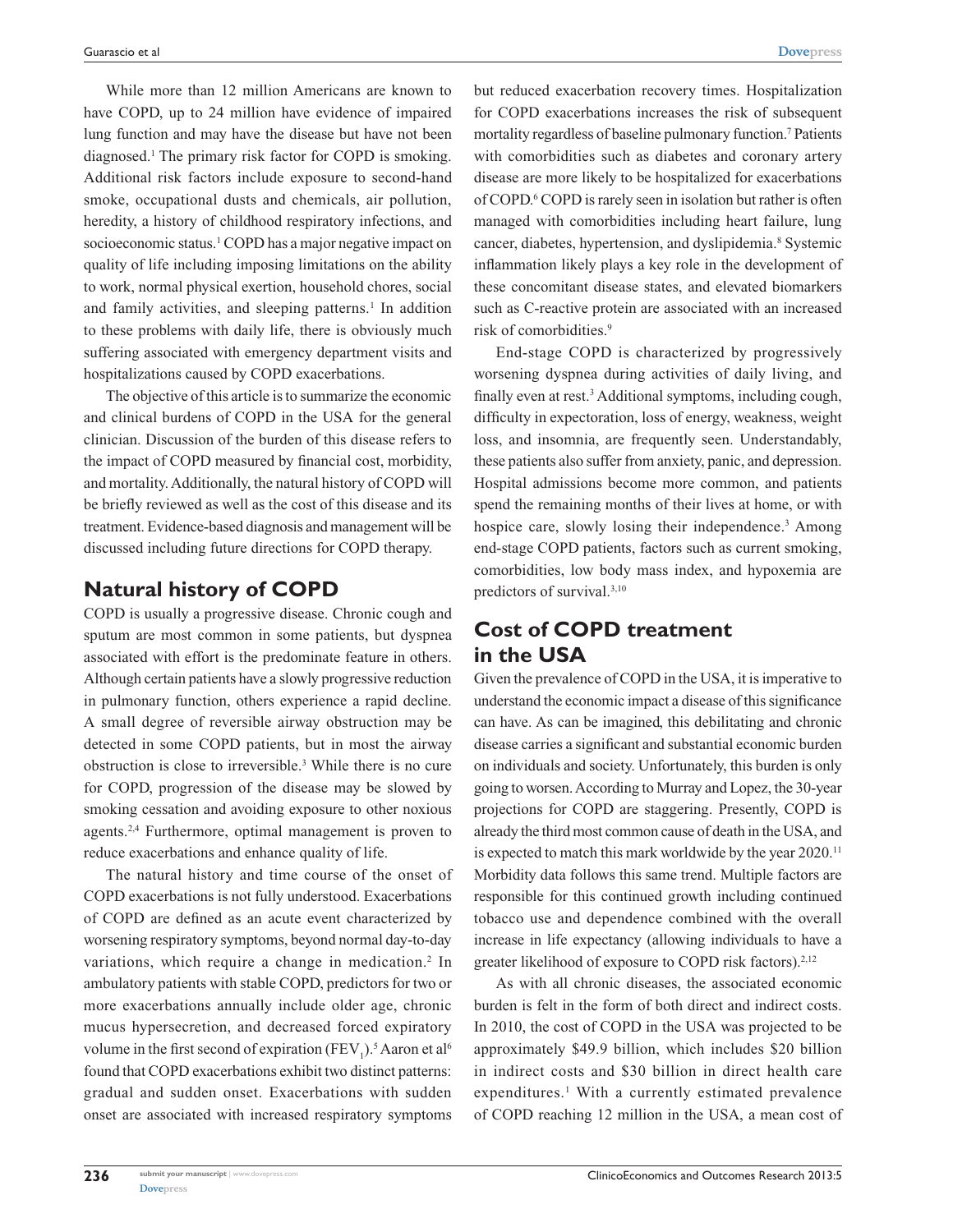over \$4000 per patient per year could be projected. These costs can be expected to continue to rise as more patients with evidence of lung function impairment are diagnosed through recent advances in COPD screening initiatives.

Indirect costs refer to the morbidity and mortality caused by the disease. These figures stem from the disabling effects of COPD, which are most commonly exhibited as days off from work.12 Physical exertion and sleeping patterns are effectively reduced in 70% and 50% of COPD patients, respectively. In addition, half of all COPD patients (51%) state that their disease hinders their ability to work.<sup>1</sup> Thornton Snider et al<sup>13</sup> conducted an economic evaluation of the association between the diagnosis of COPD in Americans more than 50 years old with employment status and the collection of disability benefits. These researchers found that when patients have COPD, there is a 9 percentage point reduction in the likelihood of being employed, along with a 4 percentage point increase in the probability of collecting Social Security Disability Insurance. These figures rival similar data for patients who have experienced a stroke and exceed all other estimates for major chronic health conditions in the USA including cancer, diabetes, heart disease, and hypertension.<sup>13</sup> While the comparative indirect economic burden of COPD is noticeably substantial, indirect costs represent only the minority of total dollars spent on the care of COPD patients in the USA.

Direct health care costs, accounting for nearly two-thirds of total COPD dollars, are those related to the detection, treatment, prevention, and rehabilitation of a disease, which include: physician office visits, hospitalizations, home care, and medications.12 As would be expected, there is a direct relationship between the severity of COPD and the overall cost of care at the patient level.<sup>2,12</sup> Data indicate that with each progressive stage of COPD, as defined in a previous GOLD guideline, patients with stage I COPD experienced the lowest direct cost of \$1681 per patient per year, stage II patients \$5037 per patient per year, and those in stage III had the highest cost of \$10,812 per patient per year.<sup>14</sup> Hospitalization was identified as the most important cost variable across all three stages of COPD. The hospital stay accounts for roughly 45%–50% of the total direct cost generated by COPD patients.14,15Table 1 describes the median (due to non-normally distributed data) annual costs of COPD treatment.

There is undoubtedly a strong association between COPD exacerbations and hospitalization. In a small study evaluating 127 patients, 77% of COPD patients experienced an exacerbation during one year.16 The mean cost for a COPD exacerbation with hospital admission was estimated to be

|                  |  |  |  | <b>Table I</b> Annual median costs for COPD treatment based on |  |
|------------------|--|--|--|----------------------------------------------------------------|--|
| disease severity |  |  |  |                                                                |  |

| <b>Cost categories</b>                | <b>Severity of COPD</b> |            |             |  |  |  |
|---------------------------------------|-------------------------|------------|-------------|--|--|--|
|                                       | Stage I*                | Stage II*  | Stage III*  |  |  |  |
| Total medication cost (%)             | \$512(31)               | \$720(14)  | \$766(7)    |  |  |  |
| Total non-medication<br>$costs$ $(*)$ | \$489 (29)              | \$1659(33) | \$3276 (30) |  |  |  |
| Hospitalization cost (%)              | \$680(40)               | \$2658(53) | \$6770(63)  |  |  |  |
| Total cost                            | \$1681                  | \$5037     | \$10,812    |  |  |  |

**Notes:** \* $P < 0.01$  for each cost variable and total cost across the three severities of COPD. All figures are in US\$ per patient.

**Abbreviation:** COPD, chronic obstructive pulmonary disease.

\$7100.17,18 In 2006, an estimated 672,000 hospital discharges for COPD were reported.<sup>1</sup> Thus the direct economic impact from exacerbations of COPD is alarming and remains on the rise.

Although the length of stay for a COPD-related hospitalization has decreased over the past 10 years, the number of admissions to the hospital has remained the same since 1999.<sup>19</sup> With the findings of the Medicare Payment Advisory Commission and the implementation of the Patient Protection and Affordable Care Act 2010, seven conditions or procedures, including COPD, have gained significant attention given their high rates of hospital admission and readmission.20 An evaluation of fee-for-service Medicare beneficiaries who were admitted to the hospital for COPD in 2003–2004 found that 22.6% of these patients were readmitted within 30 days of their index hospitalization.<sup>21</sup> More recently, the US Department of Health and Human Services Agency for Healthcare Research and Quality published a statistical brief evaluating over 190,000 index hospitalizations across 15 states.18 Of these hospitalizations, 7.1% had a 30-day readmission for a principal diagnosis of COPD; however, allcause 30-day readmissions affected 20.5% of these patients. An increase in cost with each readmission, ranging from \$8400 to \$11,100 based on principal diagnosis and all-cause COPD readmissions, respectively, was also demonstrated. It was noted that certain populations of patients were more likely to be readmitted – African Americans and patients in low income areas were readmitted at rates higher than the average.18 Although COPD is not currently included in the active Affordable Care Act core measures, the policy expands in 2015 to include COPD.20

Unfortunately, with increasing age and disease severity, exacerbations only become more frequent and severe.<sup>20</sup> These reports emphasize the need to further optimize COPD diagnosis and management. Reducing exacerbations will not only improve quality of life and slow the progression of disease, but also has the potential to significantly reduce direct health care expenditures.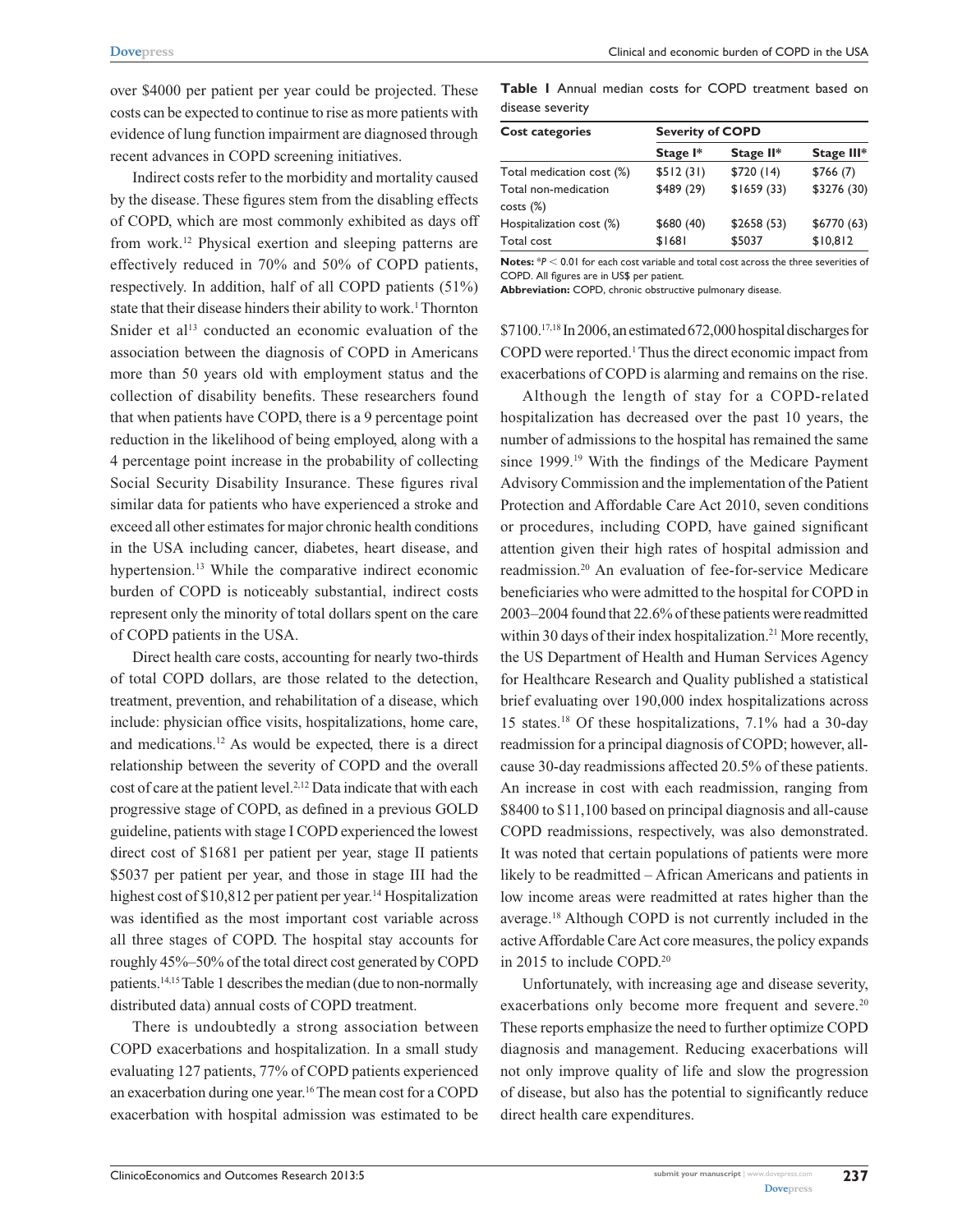| Your name:                                                                                                                                                                                                                                                                                                                                                      |                                                                                                                         | Today's date: |                                                                              |       |  |
|-----------------------------------------------------------------------------------------------------------------------------------------------------------------------------------------------------------------------------------------------------------------------------------------------------------------------------------------------------------------|-------------------------------------------------------------------------------------------------------------------------|---------------|------------------------------------------------------------------------------|-------|--|
| <b>COPD Assessment Test</b><br>How is your COPD? Take the COPD assessment test™ (CAT)                                                                                                                                                                                                                                                                           |                                                                                                                         |               |                                                                              |       |  |
| This questionnaire will help you and your healthcare professional measure the impact COPD (Chronic Obstructive<br>Pulmonary Disease) is having on your well being and daily life. Your answers, and test score, can be used by you and<br>your healthcare professional to help improve the management of your COPD and get the greatest benefit from treatment. |                                                                                                                         |               |                                                                              |       |  |
| for each question.                                                                                                                                                                                                                                                                                                                                              | For each item below, place a mark (X) in the box that best describes you currently. Be sure to only select one response |               |                                                                              |       |  |
| I am very happy<br>Example:                                                                                                                                                                                                                                                                                                                                     |                                                                                                                         | I am very sad |                                                                              | Score |  |
| I never cough                                                                                                                                                                                                                                                                                                                                                   |                                                                                                                         |               | I cough all the time                                                         |       |  |
| I have no phlegm (mucus)<br>in my chest at all                                                                                                                                                                                                                                                                                                                  |                                                                                                                         |               | My chest is completely<br>full of phlegm (mucus)                             |       |  |
| My chest does not<br>feel tight at all                                                                                                                                                                                                                                                                                                                          |                                                                                                                         | very tight    | My chest feels                                                               |       |  |
| When I walk up a hill or<br>one flight of stairs I am<br>not breathless                                                                                                                                                                                                                                                                                         |                                                                                                                         |               | When I walk up a hill or<br>one flight of stairs I am<br>very breathless     |       |  |
| I am not limited doing<br>any activities at home                                                                                                                                                                                                                                                                                                                |                                                                                                                         |               | I am very limited doing<br>activities at home                                |       |  |
| I am confident leaving<br>my home despite my<br>lung condition                                                                                                                                                                                                                                                                                                  |                                                                                                                         |               | I am not at all confident<br>leaving my home because<br>of my lung condition |       |  |
| I sleep soundly                                                                                                                                                                                                                                                                                                                                                 |                                                                                                                         | condition     | I don't sleep soundly<br>because of my lung                                  |       |  |
| I have lots of energy                                                                                                                                                                                                                                                                                                                                           | 3                                                                                                                       |               | I have no energy at all                                                      |       |  |
|                                                                                                                                                                                                                                                                                                                                                                 |                                                                                                                         |               | <b>Total</b><br>score                                                        |       |  |

**Figure 1** Evaluative questions from the COPD Assessment Test (CAT).

COPD Assessment Test and the CAT logo is a trade mark of the GlaxoSmithKline group of companies.

© 2009 GlaxoSmithKline group of companies. All rights reserved.

Last Updated: February 24, 2012.

**Abbreviation:** COPD, chronic obstructive pulmonary disease.

# **Improving COPD diagnosis and management**

Currently, patients are diagnosed with COPD following a multifactorial assessment that includes clinical presentation, symptomatology, and risk factors in combination with the gold-standard of spirometry. Hallmark symptoms of COPD include sputum production, cough, and progressive dyspnea. All patients with suspected COPD should undergo spirometry, which is a necessary component for diagnosis. A pertinent and thorough medical history and physical examination are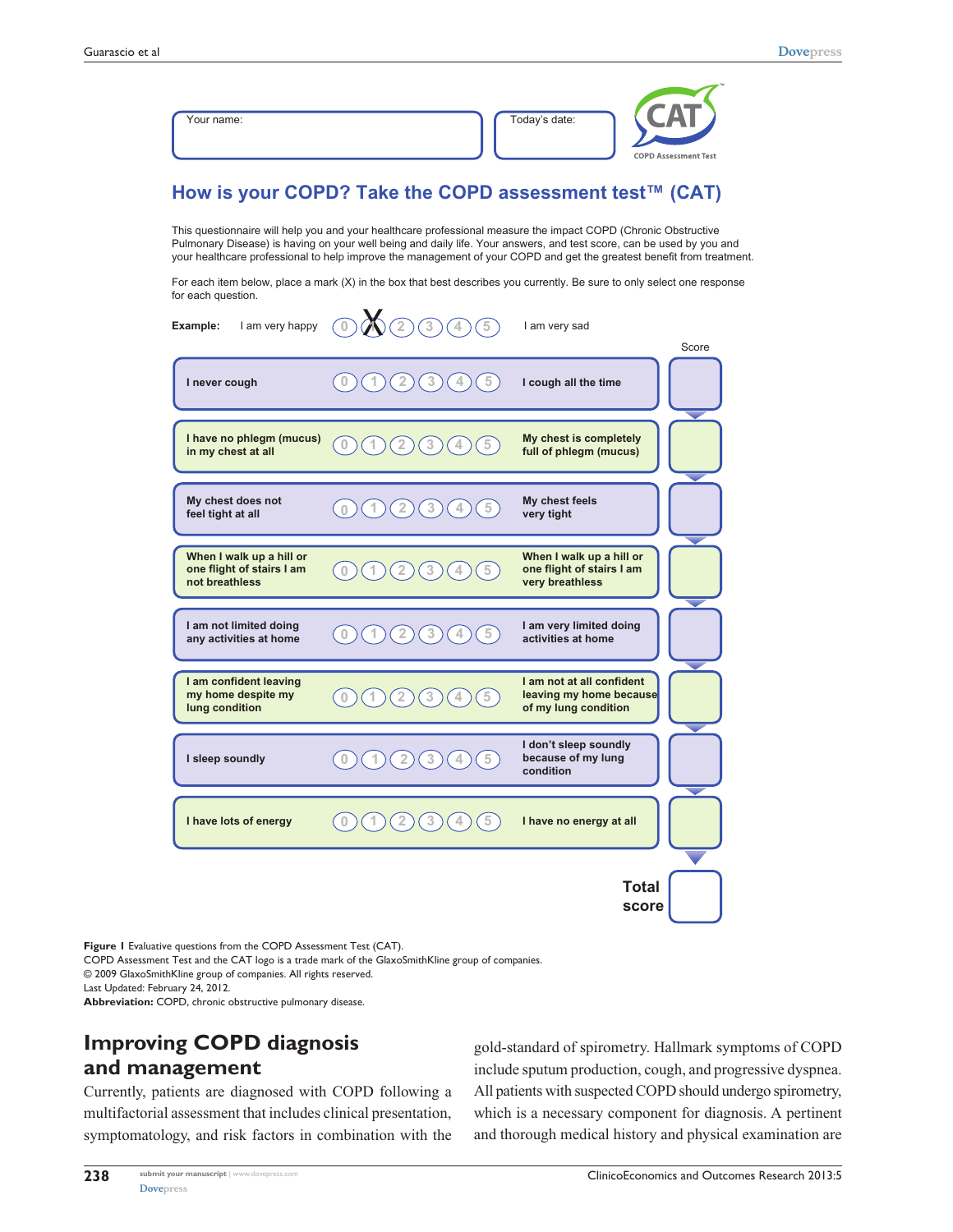both essential elements for clinical assessment in a patient with suspected COPD. In addition, differential diagnosis should be assessed to ensure that an appropriate diagnosis is made. $2,23$ 

Misdiagnosis and under-diagnosis continues to be a focal problem in the management of COPD.<sup>24</sup> While clinicians agree that spirometry is essential for COPD diagnosis, assessments are often omitted in the primary care setting due to various limiting factors.<sup>25</sup> Barriers to appropriate spirometry evaluation include lack of time for assessment, lack of available resources, and inadequate training of personnel for accurate measurement. Sufficient training for primary care clinicians26 and enhanced population screening initiatives for high-risk patients $24,27$  may increase frequency, accuracy, and confidence in spirometry screening practices.

Despite streamlined, appropriate implementation of spirometry, differential diagnosis in COPD is challenging. In particular, differentiation between asthma and COPD can be difficult for clinicians due to substantial overlap in disease presentation and symptoms. A recent study indicates that a spirometry diagnosis of COPD could be made in approximately 17% of patients previously diagnosed with asthma alone.28 Furthermore, patients with COPD can exhibit some respiratory function reversibility, mimicking patients with an asthma diagnosis. Indeed the possibility of both disorders coexisting is likely more common than expected and can influence management strategies.<sup>27</sup> Clinicians should place importance on a thorough medical history and utilize guidance from international guideline resources to ensure proper classification of these patients.<sup>2</sup>

Due to the aforementioned challenges of diagnosis, various analyses report diagnosis primarily in later stages of the disease. Patients who fall into these later stages of COPD before diagnosis classically exhibit less response to treatment modalities. In addition, while pulmonary function decline is slower in earlier stages of COPD, it becomes more rapid in more advanced disease.<sup>30</sup> In short, advances resulting in earlier diagnosis can significantly influence the clinical course of COPD management and the natural history of disease progression.

As well as enhancing the frequency and efficiency of spirometry screening, population screening tools have emerged as options to facilitate earlier diagnosis of COPD. These tools attempt to simplify identification of COPD in the general population by providing a straightforward means for individuals to discuss their respiratory symptoms with a clinician. The self-scored COPD population screener questionnaire (COPD-PS) is one such tool that attempts to encompass a broad group of individuals for screening regardless of smoking history, previous diagnosis, or other clinical information.31 A score from questionnaires such as the COPD-PS is used by clinicians to determine whether or not supplementary assessment of potential COPD diagnosis is necessary. Because the positive predictive value of the COPD-PS is not sufficient for accurate diagnosis alone (approximately 57%), it is important to note that this tool is meant specifically for identification purposes rather than to be used as an exclusive diagnostic test.<sup>31</sup> Although further validation and fine tuning of population screening questionnaires such as the COPD-PS are necessary, these tools will likely play a more substantial role in the early identification of COPD in the future.

A key future component of effective COPD disease management includes an appropriate assessment of disease severity through symptom evaluation to guide therapy. Although spirometry is essential for diagnosis, its role seems to be less well defined in regard to ongoing disease state management. While some sources still promote spirometry use in bronchodilator reversibility testing, this test is no longer recommended due to lack of efficacy as a tool to predict treatment response.<sup>2</sup> Various assessment tools have been established to better assess COPD disease progress and severity.

The Modified British Medical Research Council (mMRC) questionnaire<sup>32</sup> and the COPD Assessment Test (CAT) provide a standardized means of COPD-related health status assessment (Figure 1). These tools present a format for assessing the impact of COPD on quality of life indicators to help guide clinicians to properly select appropriate, guideline-recommended treatment strategies.<sup>2</sup> While the mMRC only evaluates the impact of shortness of breath, the CAT includes assessments of COPD impact on activities of daily living. A recent randomized controlled study indicates that the CAT is a disease-specific instrument that significantly improves the assessment of COPD severity of illness.<sup>33</sup> These assessment tests are now recommended as a standard means of assessment during patient follow-up visits<sup>2</sup> and are used in combination with spirometry and assessment of exacerbation risk to guide therapy.

Pulmonary imaging has become an area of interest that may play a more significant role in COPD assessment and care in the future. Quantitative pulmonary imaging can provide greater insight into lung structure and function in comparison with spirometry which can only assess disease severity.31 Computed tomography (CT) can provide detailed images of lung structure while magnetic resonance imaging (MRI) can help assess lung function including lung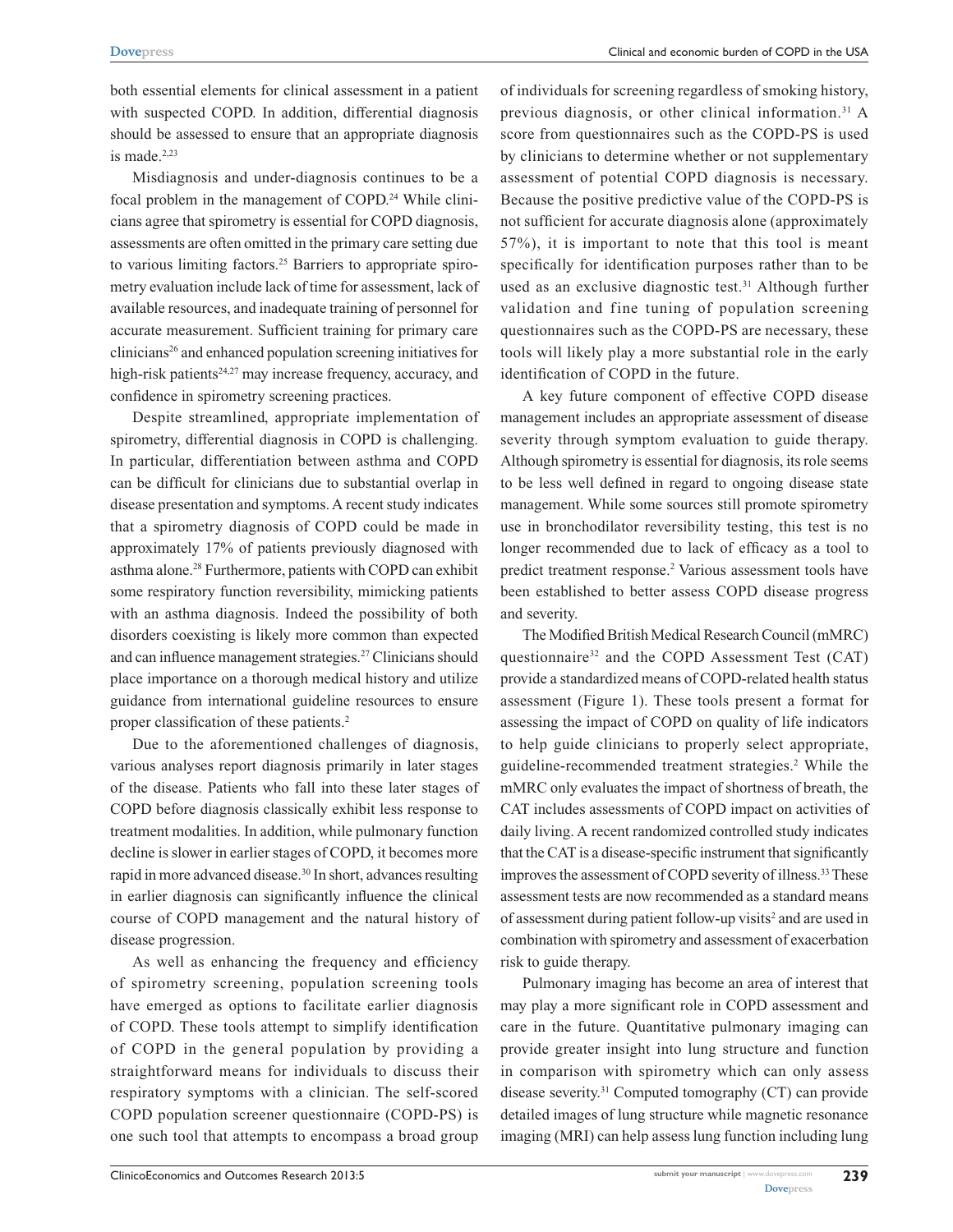parenchyma function and airway thickening. Significant weaknesses of these imaging studies include the need for both CT and MRI studies for appropriate lung assessment, availability, and cost.<sup>34</sup> Although CT is fast and provides highresolution images, regular CT scans can promote harmful cumulative radiation.35 While these imaging modalities can help clinicians assess patients further, they carry with them both disadvantages and risks while their true role in COPD care remains to be established.

Smoking is the single most influential factor in the natural history of COPD. It must be the first step in modifying the clinical course of COPD and reducing the rate of decline in lung function.36–38 For this reason, a focus on smoking cessation interventions is likely the principal and most influential factor in COPD management. Although the most important strategy, smoking cessation may prove especially challenging in these patients, and should be approached utilizing both behavioral and pharmacological therapy when appropriate.39 Various first line pharmacotherapy options for tobacco dependence, are available, including varenicline, bupropion SR, and nicotine replacement therapies;<sup>2</sup> treatment selection should be patient-specific, focusing on particular patient characteristics, preference, and contraindications.<sup>40,41</sup> A comprehensive and multilevel approach to smoking cessation including both patient counseling and support along with pharmacotherapy is optimal, $4<sup>1</sup>$  and this approach has been shown to provide the best benefit for long term quit rates.<sup>36</sup>

Although controversial due to low quality evidence, longterm oxygen therapy has been shown to decrease mortality in patients with severe resting hypoxemia.<sup>2,23</sup> Likewise, it is currently a common non-pharmacologic therapy recommendation in this patient population in the hope of also improving functional performance and health-related quality of life.2,23 However, the same benefit has not been found in patients with mild to moderate hypoxemia. Despite the need for additional studies to illustrate the benefits of long-term oxygen therapy, ethical constraints of withholding oxygen therapy will likely be a limiting factor in future prospective studies.<sup>42</sup>

The anti-inflammatory and immunomodulatory effects of macrolide antibiotics as described in the literature,<sup>43</sup> along with increased rates of early clinical response with their use, have increased their use in patients with acute infectious COPD exacerbations.<sup>44</sup> These desirable effects have led to the investigation of macrolides for a potential role in the prevention of acute COPD exacerbations. Modest improvements in time to acute exacerbations, frequency of exacerbations, quality of life,<sup>45</sup> and also number of moderate to severe exacerbations<sup>46</sup> have all been reported with the use of macrolide prophylaxis in patients with COPD. As described previously, any reduction in acute exacerbations has the potential to translate into significant economic savings.

However, it is important to note that none of these studies have indicated a mortality benefit, and significant adverse effects and collateral damage from year-long use of macrolide therapy should be seriously considered. Recently, the US Food and Drug Administration issued a Drug Safety Communication on the widespread use of azithromycin, and the risk of potentially fatal heart arrhythmias.<sup>47</sup> Ototoxicity and the potential for drug–drug interactions should also be considered with long-term macrolide therapy. Perhaps of even greater concern, the spread of antibiotic resistant isolates poses a threat to both macrolides and various other antimicrobials that exhibit similar mechanisms of action, and are thus affected by similar resistance gene mutations.<sup>45</sup> For these reasons, antibiotic prophylaxis is not endorsed by current guidelines.<sup>2</sup>

# **Current and emerging options for treatment**

The primary goal of chronic COPD management is stabilization of chronic disease and prevention of exacerbations. Exacerbations not only incur significant morbidity and mortality, but also negatively impact the natural history of the disease causing a progression in disease severity.<sup>29</sup> While current available pharmacologic therapy for COPD does not prevent progression of the disease, it does offer symptom relief and prevention of exacerbations. Treatment guidelines on selection and escalation of therapy are available. Some direction is given on the appropriate order of agent initiation, but much is left to clinical judgment. $2,23$ 

Bronchodilators are the mainstay of COPD management.<sup>2,23</sup> Initial treatment for patients with few symptoms and low exacerbation risk consists of a short-acting bronchodilator, either short-acting beta<sub>2</sub>-agonist (SABA) or short-acting muscarinic antagonist (SAMA) used as needed for breathlessness. Other options include a combination of SABA and SAMA or a long-acting bronchodilator; however, data for the combination of short-acting agents are limited $49,50$  and evidence for long-acting agents is focused on patients with more severe disease.<sup>51,52</sup>

Progression of symptoms, and possible decline in  $FEV<sub>1</sub>$ , warrant the use of long-acting bronchodilators over shortacting agents. Selecting either a long-acting beta<sub>2</sub>-agonist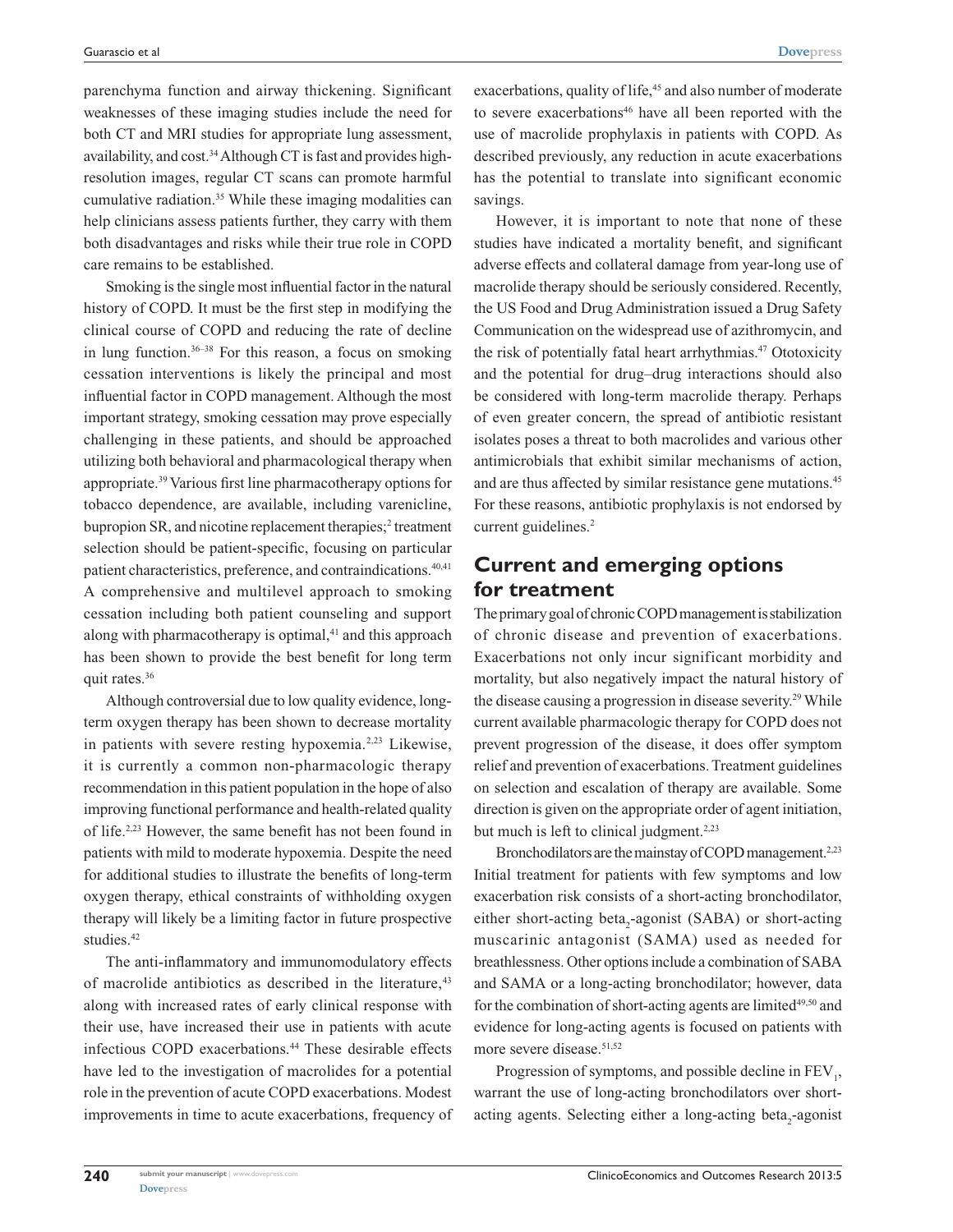(LABA) or long-acting muscarinic antagonist (LAMA) should be based on patient response, preference, and affordability as limited data exist defining the best initial treatment. Some evidence suggests benefit of selecting tiotropium as the initial agent over a LABA,<sup>53–56</sup> but data are limited. A recent review found equivocal evidence when comparing tiotropium to LABAs for COPD outcomes including quality of life, exacerbations, and mortality.<sup>57</sup> Consideration must also be given to dosing schedule and inhalation device when selecting therapy. Indacaterol is currently the only LABA available that is dosed once daily, compared with formoterol and salmeterol which are dosed twice daily. Patients with severe symptoms that persist despite treatment with a single long-acting bronchodilator can be considered for combination bronchodilator therapy. Studies evaluating the combination of tiotropium and LABAs have shown improvement in lung function and dyspnea compared with either agent alone.<sup>58-60</sup> At present, no means are available to deliver these agents together in one device.

**Table 2** Cost of common COPD medications

| <b>Medication</b>                            | <b>Usual dose</b>                                  | Average<br>monthly<br>cost in US\$ |
|----------------------------------------------|----------------------------------------------------|------------------------------------|
| ProAir® HFA MDI                              | 2 inhalations (90 mcg)                             | \$42                               |
| (albuterol sulfate)                          | every 4 to 6 hours as<br>needed                    |                                    |
| Atrovent <sup>®</sup> HFA MDI                | I inhalation (17 mcg)                              | \$150                              |
| (ipratropium bromide)                        | every 6 hours                                      |                                    |
| Combivent <sup>®</sup> Respimat <sup>®</sup> | I inhalation (20 mcg/                              | \$275                              |
| (albuterol/ipratropium)                      | 100 mcg) four times<br>daily                       |                                    |
| Combivent <sup>®</sup> MDI                   | 2 inhalations (36 mcg/<br>90 mcg) four times daily | \$250                              |
| Xopenex HFA® MDI                             | I inhalation (45 mcg)                              | \$54                               |
| (levalbuterol tartrate)                      | every 4 to 6 hours as<br>needed                    |                                    |
| Spiriva <sup>®</sup> Handihaler <sup>®</sup> | 18 mcg once daily                                  | \$220                              |
| (tiotropium bromide)                         |                                                    |                                    |
| Tudorza <sup>™</sup> Pressair <sup>™</sup>   | 400 mcg twice daily                                | \$265                              |
| (aclidinium bromide)                         |                                                    |                                    |
| Arcapta <sup>™</sup> Neohaler <sup>™</sup>   | 75 mcg once daily                                  | \$192                              |
| (indacaterol)                                |                                                    |                                    |
| Serevent <sup>®</sup> Diskus <sup>®</sup>    | 50 mcg twice daily                                 | \$166                              |
| (salmeterol xinafoate)                       |                                                    |                                    |
| Foradil <sup>®</sup> Aerolizer <sup>®</sup>  | 12 mcg twice daily                                 | \$160                              |
| (formoterol fumarate)                        |                                                    |                                    |
| Advair Diskus® (fluticasone                  | 250/50 mcg twice                                   | \$225                              |
| propionate/salmeterol)                       | daily                                              |                                    |
| Symbicort® (budesonide/                      | 160/4.5 mcg twice                                  | \$215                              |
| formoterol fumarate)                         | daily                                              |                                    |
| Daliresp® (roflumilast)                      | 500 mcg daily                                      | \$210                              |

**Abbreviations:** COPD, chronic obstructive pulmonary disease; HFA, hydrofluoroalkane; mcg, microgram; MDI, metered-dose inhaler.

A number of fixed-dose combinations containing ultra-LABAs and LAMAs given once daily are in development for the treatment of COPD.

Indacaterol/glycopyrronium, vilanterol/umeclidinium, and olodaterol/tiotropium bromide are all in clinical trials under investigation for once daily dosing. These agents would offer an option to patients who need combination therapy to control their symptoms, without increasing the burden of additional devices and the need for more than once daily dosing. Unfortunately, diminishing the number of delivery devices does not necessarily correlate to diminishing price, and therefore may not be the ideal option for all patients. Current average monthly costs of common COPD medications can be found in Table 2. Theophylline may be considered as an option if inhaled bronchodilator therapy is unavailable or unaffordable, but it is less effective and less well tolerated than inhaled bronchodilators.<sup>61</sup>

For patients with frequent exacerbations with or without consistent symptoms, inhaled corticosteroids should be considered. This treatment is in addition to a LABA or LAMA and may even consist of "triple therapy" with all three agents, in patients with more severe disease. Evidence supports the use of the combination LABA/ICS over LABA alone in patients with severe airflow limitation or frequent exacerbations.<sup>62–66</sup> However, data comparing LABA/ICS to tiotropium are limited $67$  although both have been shown to reduce exacerbations individually.51,62–65,68,69 Medications shown to reduce exacerbations in COPD are described in Table 3. Current LABA/ICS combinations, including salmeterol/fluticasone, formoterol/mometasone, and formoterol/budesonide, require twice daily administration. In addition to other twice daily dosed formulations, combinations of ultra-LABAs and ICS such as indacaterol/ mometasone and vilanterol/fluticasone, dosed once-daily are currently being investigated.

Frequent exacerbations of COPD and unrelenting symptoms despite LAMA or LABA/ICS therapy may require consideration for progression to either triple therapy with LAMA and LABA/ICS or addition of a phosphodiesterase-4 inhibitor. Improvement in lung function has been consistently reported with triple therapy compared with LAMA or LABA/ICS alone;<sup>70-72</sup> however, data on reduction in exacerbations have varied.70,72 Roflumilast, a phosphodiesterase-4 inhibitor, may be added if the patient has symptoms of chronic bronchitis and frequent exacerbations despite bronchodilator therapy. Despite less clear data in patients on ICS, roflumilast has been shown to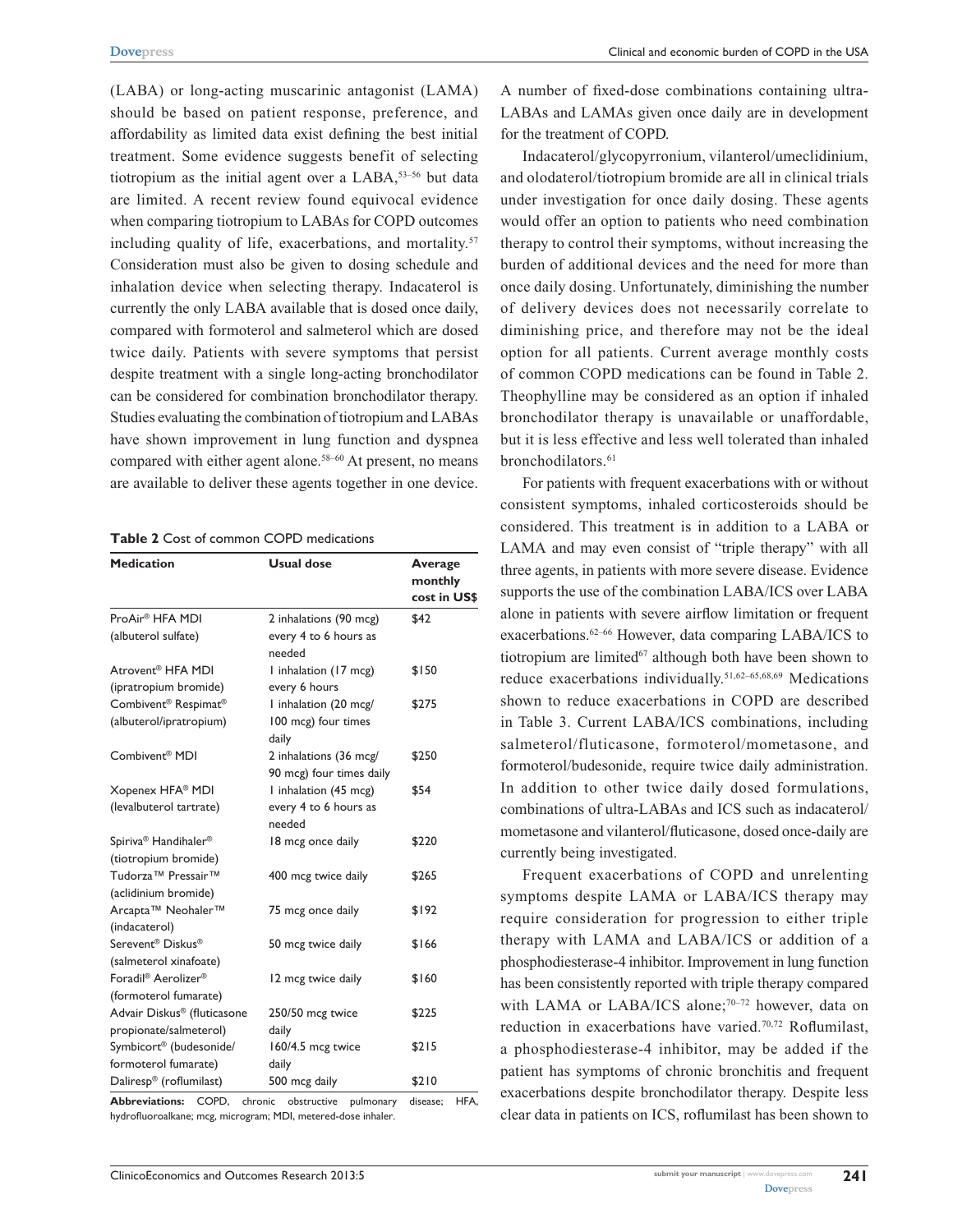#### Table 3 Reduction in COPD exacerbations<sup>54-57,59-61,65</sup>

| <b>Trial/duration</b>                                                                  | Intervention                                                          | Population                                                       | <b>Outcomes</b>                                                                                                                                                                                                                                                                                                                                                                                                                                                                                                                                       |
|----------------------------------------------------------------------------------------|-----------------------------------------------------------------------|------------------------------------------------------------------|-------------------------------------------------------------------------------------------------------------------------------------------------------------------------------------------------------------------------------------------------------------------------------------------------------------------------------------------------------------------------------------------------------------------------------------------------------------------------------------------------------------------------------------------------------|
| Calverley et al <sup>62</sup><br>12 months                                             | Salmeterol + fluticasone<br>Salmeterol<br>Fluticasone<br>Placebo      | Moderate to<br>severe COPD                                       | $\downarrow$ number of exacerbations for all active treatments compared<br>to placebo ( $P = 0.003$ for salmeterol and fluticasone alone,<br>$P < 0.0001$ for combo)<br>$\downarrow$ number of exacerbations requiring oral corticosteroids for all<br>active treatments compared to placebo ( $P < 0.0001$ for combo<br>and fluticasone, $P = 0.003$ for salmeterol and fluticasone alone)                                                                                                                                                           |
| Calverley et al <sup>63</sup><br>12 months                                             | Budesonide + formoterol<br><b>Budesonide</b><br>Formoterol<br>Placebo | Severe to very<br>severe COPD                                    | $\uparrow$ time to first exacerbation in budesonide/formoterol compared<br>to all other groups ( $P < 0.05$ )<br>$\downarrow$ total number of exacerbations in budesonide/formoterol compared<br>to placebo ( $P = 0.029$ ) and budesonide alone ( $P < 0.05$ ) but not<br>budesonide alone ( $P = 0.308$ )<br>$\downarrow$ exacerbations requiring oral corticosteroids in budesonide/<br>formoterol compared to placebo ( $P < 0.001$ ) and budesonide and<br>formoterol alone ( $P < 0.01$ )                                                       |
| Szafranski W et al <sup>64</sup><br>12 months                                          | Budesonide + formoterol<br><b>Budesonide</b><br>Formoterol<br>Placebo | Moderate to<br>severe COPD                                       | $\downarrow$ in severe exacerbations with budesonide/formoterol compared<br>to placebo ( $P = 0.035$ ) and formoterol alone ( $P = 0.043$ ) but not<br>budesonide alone ( $P = 0.385$ )<br>$\downarrow$ in mild exacerbations in all treatments compared to placebo<br>$(P < 0.001)$ and budesonide/formoterol compared to budesonide<br>$(P = 0.022)$ and formoterol $(P = 0.403)$                                                                                                                                                                   |
| Calverley et al <sup>65</sup><br>3 years                                               | Salmeterol + fluticasone<br>Salmeterol<br>Fluticasone<br>Placebo      | Moderate to<br>severe COPD                                       | $\downarrow$ number of exacerbations for all active treatments compared to<br>placebo ( $P < 0.001$ ) and for combo compared to salmeterol<br>$(P = 0.002)$ and fluticasone ( $P = 0.02$ )<br>$\downarrow$ number of exacerbations requiring systemic corticosteroids for all<br>active treatments compared to placebo ( $P < 0.001$ ) and for combo<br>compared to salmeterol ( $P < 0.001$ ) and fluticasone ( $P = 0.02$ )<br>$\downarrow$ number of exacerbations requiring hospitalization for salmeterol<br>$(P = 0.02)$ and combo $(P = 0.03)$ |
| Wedzicha JA et al <sup>67</sup><br>2 years                                             | Salmeterol + fluticasone<br>Tiotropium                                | Severe to very<br>severe COPD                                    | No difference in overall exacerbation rates ( $P = 0.656$ ) or<br>exacerbations requiring hospitalization ( $P = 0.085$ )<br>$\downarrow$ exacerbations requiring oral corticosteroids with salmeterol/<br>fluticasone ( $P = 0.039$ )<br>$\downarrow$ exacerbations requiring antibiotics with tiotropium (P = 0.028)                                                                                                                                                                                                                                |
| Niewoehner et al <sup>68</sup><br>6 months                                             | Tiotropium<br>Placebo                                                 | Moderate to<br>severe COPD                                       | $\hat{\Gamma}$ time to first exacerbation (P = 0.028) and first hospitalization<br>$(P = 0.055)$<br>$\downarrow$ frequency of exacerbations (P = 0.031), exacerbation days<br>$(P = 0.019)$ , antibiotic days for exacerbation ( $P = 0.015$ ), unscheduled<br>visits for exacerbations ( $P = 0.019$ ), and hospitalizations for<br>exacerbations ( $P = 0.047$ )                                                                                                                                                                                    |
| Tashkin DP et al <sup>69</sup><br>4 years<br>Calverley et al <sup>74</sup><br>52 weeks | Tiotropium<br>Placebo<br>Roflumilast<br>Placebo                       | Moderate to very<br>severe COPD<br>Severe to very<br>severe COPD | $\uparrow$ time to first exacerbation ( $P < 0.001$ )<br>$\downarrow$ number of exacerbations (P < 0.001)<br>$\downarrow$ number of moderate or severe exacerbations (P = 0.003)<br>$\hat{\Gamma}$ time to first (P = 0.0185) and second exacerbation (P = 0.0014)                                                                                                                                                                                                                                                                                    |

**Abbreviation:** COPD, chronic obstructive pulmonary disease.

be effective in reducing exacerbations in patients treated with long-acting bronchodilators.73,74

In addition to a variety of novel ultra-LABAs, LAMAs and combination bronchodilator and ICS therapies, other bronchodilators with a variety of mechanisms are also being considered for expanding therapeutic options for the treatment of COPD. Prostaglandin E receptor 4 (EP4), bitter taste receptors (TAS2Rs) of the tongue, and inhaled dual phosphodiesterase-3/phosphodiesterase-4 inhibitors are being evaluated as drug targets for COPD.75 In addition, agents targeting CD8+ T cells, and inhibitors of  $NF$ -<sub> $k$ </sub>B, chemokine-receptors 2 and 3, T-helper-17 cells and MAP kinase p38 are also being investigated for their role in managing chronic COPD.76 Finally, the role of vitamin D supplementation on the disease course is also being evaluated in randomized trials. With over 50 new medications in the pipeline for the treatment of COPD, optimal management will continue to evolve and grow more complex with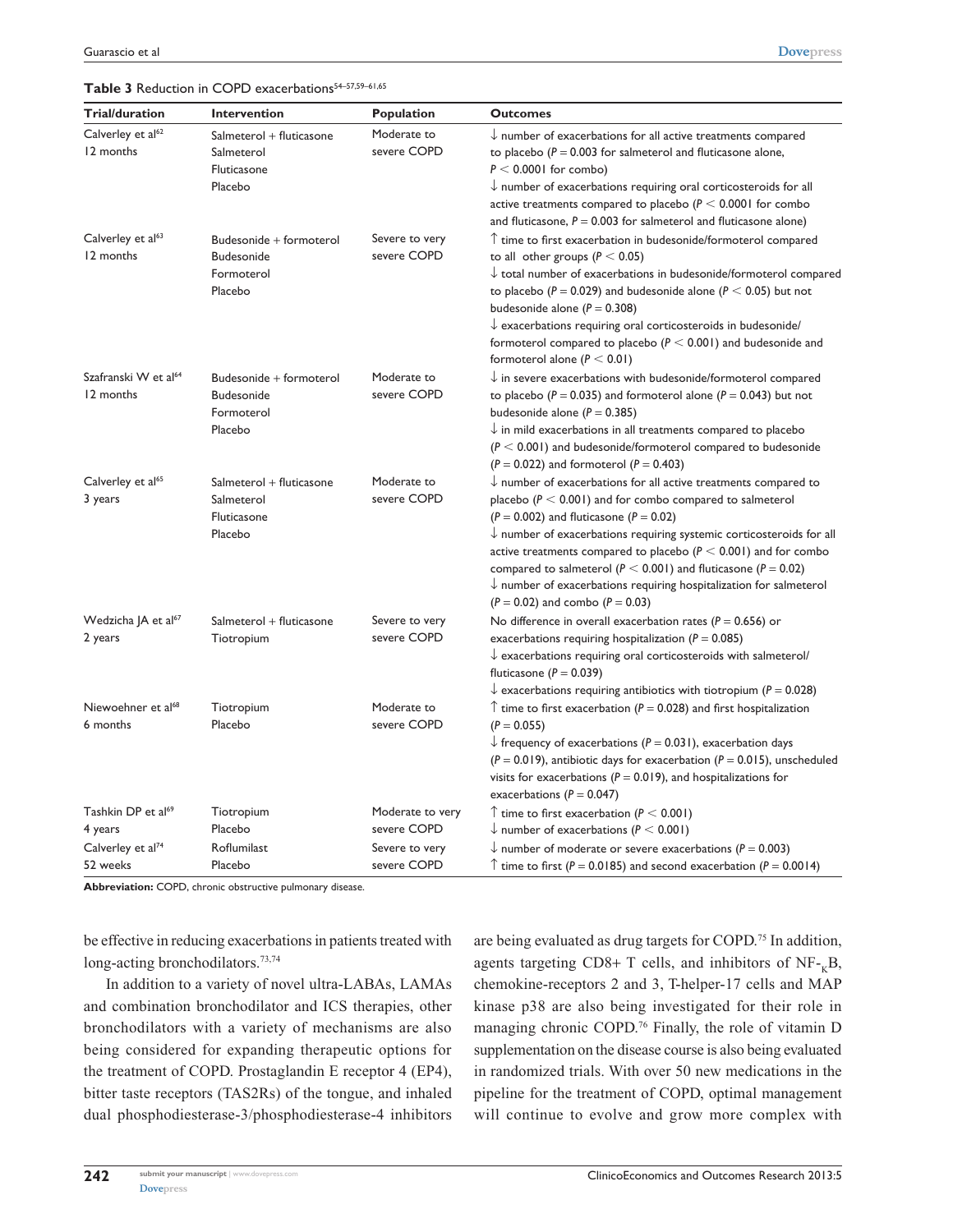balancing benefits of therapy with the limitations and needs of each patient.

In addition to pharmacologic therapies, a few nonpharmacologic therapies may also be considered for the treatment of COPD. Pulmonary rehabilitation is recommended to reduce dyspnea, improve health-related quality of life, and reduce hospital days and other measures of health-care utilization.<sup>77</sup> Current guidelines recommend a program of at least 6 weeks duration that includes exercise training, smoking cessation, nutrition counseling, and education.2 Pulmonary rehabilitation has been recognized as cost-effective in the treatment of COPD, irrespective of its undetermined effect on mortality.<sup>77</sup> Patients who experience shortness of breath when walking at their own pace on level ground should be offered pulmonary rehabilitation.2

Various surgical interventions are available for consideration in the management of medically refractory, advanced stage COPD. Lung volume reduction surgery involves an excision of emphysematous lung tissue to decrease lung volume and reduce hyperinflation.<sup>75</sup> Bullectomy can be considered for excision when air-filled pockets (bullae) are present in the lung affecting surrounding lung tissue. Lung transplantation is an additional alternative surgical option which can completely replace malfunctioning lung, but typically a waiting period is required, it is a more invasive surgical procedure, and transplantation carries serious risks such as organ rejection and the need for lifelong immunosuppressive therapy.<sup>2</sup> Careful patient assessment and selection should include a comprehensive risk benefit assessment before consideration of surgical palliation.79

# **Conclusion and future directions**

COPD is a complex, multifactorial, and progressive disease associated with significant morbidity and mortality in the USA. The rising economic burden of COPD correlates with increases in disease severity, and hospital admissions and readmissions account for a significant bulk of cost across all stages of COPD. Early, appropriate behavioral and pharmacotherapy options to reduce COPD exacerbations are essential for slowing disease progression, increasing patient quality of life, and subsequently reducing the overall cost burden of this disease state.

Despite the known clinical and economic devastation this disease causes, a great deal remains unknown about optimal therapy. Specifically, more conclusive evidence is needed concerning ideal therapy selection and appropriate sequencing of therapy. Additionally, the role of screening tools in facilitating early diagnosis of COPD and the impact of early treatment on cost and patient outcomes need further

delineation. Fortunately, a renewed interest in identifying new drug targets and novel pharmacotherapy for the management of COPD is being observed. It is imperative that the role these new agents play in the management of this disease is clearly elucidated. The anticipated high cost of these new therapies will ultimately have to be balanced with their overall benefit in disease state management and the specific medical and financial needs of the individual patient.

### **Disclosure**

Dr Chris Finch is a speaker for GSK (Advair) and consultant for Sunovion Pharmaceuticals (Brovana). No financial support was received for this manuscript. The authors report no conflicts of interest in this work.

### **References**

- 1. American Lung Association [updated 2011]. COPD Fact Sheet. Available from: [http://www.lung.org/lung-disease/copd/resources/facts](http://www.lung.org/lung-disease/copd/resources/facts-figures/COPD-Fact-Sheet.html)[figures/COPD-Fact-Sheet.html](http://www.lung.org/lung-disease/copd/resources/facts-figures/COPD-Fact-Sheet.html). Accessed October 9, 2012.
- 2. Global Initiative for Chronic Obstructive Lung Disease (GOLD) 2013. Global Strategy for the Diagnosis, Management and Prevention of COPD. Available from: http://[www.goldcopd.org](http://www.goldcopd.org). Accessed January 29, 2013.
- 3. Viegi G, Pistelli F, Sherrill DL, Malo S, Baldacci S, Carrozzi L. Definition, epidemiology and natural history of COPD. *Eur Respir J*. 2007;30:993–1013.
- 4. Fletcher C, Peto R. The natural history of chronic airflow obstruction. *BMJ*. 1977;1:1645–1648.
- 5. Miravitlles M, Guerrero T, Mayordomo C, Sanchez-Agudo L, Nicolau F, Segu JL. Factors associated with increased risk of exacerbation and hospital admission in a cohort of ambulatory COPD patients: a multiple logistic regression analysis. The EOLO Study Group. *Respiration*. 2000;67:495–501.
- 6. Aaron SD, Donaldson GC, Whitmore GA, Hurst JR, Ramsay T, Wedzicha JA. Time course and pattern of COPD exacerbation onset. *Thorax*. 2012;67:238–243.
- 7. Garcia-Aymerich J, Pons IS, Mannino DM, Maas AK, Miller DP, Davis KJ. Lung function impairment COPD hospitalisations and subsequent mortality. *Thorax*. 2011;66:585–590.
- 8. Fabbri LM, Luppi F, Beghé B, Rabe KF. Complex chronic comorbidities of COPD. *Eur Respir J*. 2008;31:204–212.
- 9. Thomsen M, Dahl M, Lange P, Vestbo J, Nordestgaard BG. Inflammatory biomarkers and comorbidities in chronic obstructive pulmonary disease. *Am J Respir Crit Care Med*. 2012;186:982–988.
- 10. Marti S, Munoz X, Rios J, Morell F, Ferrer J. Body weight and comorbidity predict mortality in COPD patients treated with oxygen therapy. *Eur Respir J*. 2006;27:689–696.
- 11. Murray CJ, Lopez AD. Alternative projections of mortality and disability by cause 1990–2020: Global Burden of Disease Study. *Lancet*. 1997;349:1498–1504.
- 12. Chapman KR, Mannino DM, Soriano JB, et al. Epidemiology and costs of chronic obstructive pulmonary disease. *Eur Respir J*. 2006;27: 188–207.
- 13. Thornton Snider J, Romley JA, Wong KS, Zhang J, Eber M, Goldman DP. The disability burden of COPD. *COPD*. 2012;9(5):513–521.
- 14. Hilleman DE, Dewan N, Malesker M, Friedman M. Pharmacoeconomic evaluation of COPD. *Chest*. 2000;118:1278–1285.
- 15. Toy EL, Gallagher KF, Stanley EL, Swensen AR, Duh MS. The economic impact of exacerbations of chronic obstructive pulmonary disease and exacerbation definition: a review. *COPD*. 2010;7: 214–228.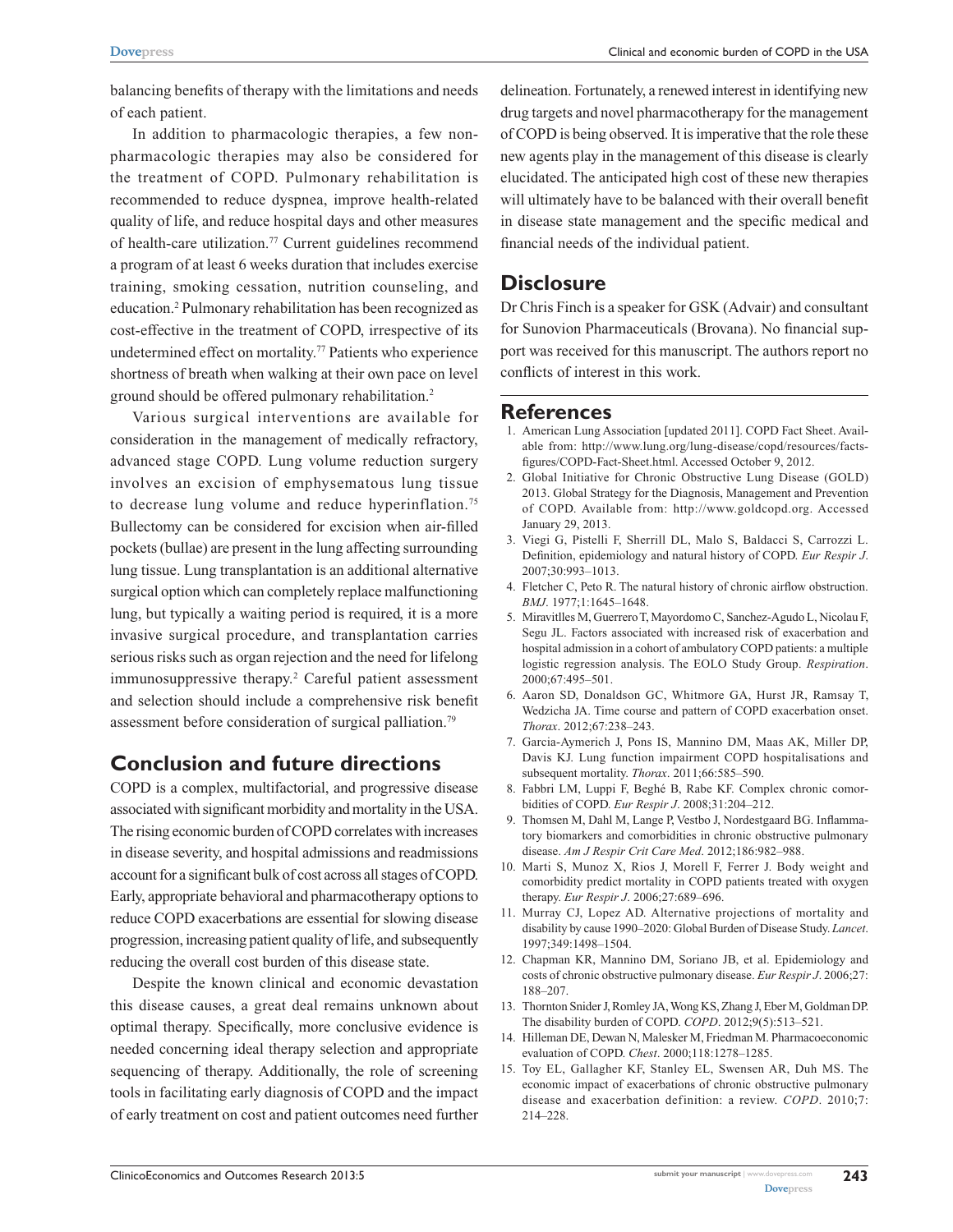- 16. O'Reilly JF, Williams AE, Holt K, Rice L. Defining COPD exacerbations: impact on estimation of incidence and burden in primary care. *Prim Care Respir J*. 2006;15:346–353.
- 17. Connors AF Jr, Dawson NV, Thomas C, et al. Outcomes following acute exacerbation of severe choronic obstructive pulmonary disease. *Am J Respir Crit Care Med*. 1996;154:959–967.
- 18. Elixhauser A, Au DH, Podulka J. Statistical Brief #121: Readmissions for Chronic Obstructive Pulmonary Disease, 2008. US Agency for Healthcare Research and Quality. Available from: [http://www.hcup-us.](http://www.hcup-us.ahrq.gov/reports/statbriefs/sb121.pdf) [ahrq.gov](http://www.hcup-us.ahrq.gov/reports/statbriefs/sb121.pdf)/reports/statbriefs/sb121.pdf. Accessed December 20, 2012.
- 19. American Lung Association. Trends in COPD (Chronic Bronchitis and Emphysema): Morbidity and mortality. [Available from: http://www.](Available from: http://www.lung.org/finding-cures/our-research/trend-reports/copd-trend-report.pdf) [lung.org/finding-cures/our-research/trend-reports/copd-trend-report.](Available from: http://www.lung.org/finding-cures/our-research/trend-reports/copd-trend-report.pdf) [pdf.](Available from: http://www.lung.org/finding-cures/our-research/trend-reports/copd-trend-report.pdf) Accessed May 2, 2013.
- 20. Center for Medicare Advocacy. Medicare Hospital Readmissions. Available from: [http://www.medicareadvocacy.org/2012/05/02/](http://www.medicareadvocacy.org/2012/05/02/medicare-hospital-readmissions/) [medicare-hospital-readmissions/](http://www.medicareadvocacy.org/2012/05/02/medicare-hospital-readmissions/). Accessed May 2, 2013.
- 21. Jencks SF, Williams MV, Coleman EA. Rehospitalizations among patients in the Medicare Fee-for-Service program. *N Engl J Med*. 2009;360:1418–1428.
- 22. Hurst JR, Vestbo J, Anzueto A, et al. Susceptibility to exacerbation in chronic obstructive pulmonary disease. *N Engl J Med*. 2010;363: 1128–1138.
- 23. Qaseem A, Wilt TJ, Weinberger SE, et al. Diagnosis and management of stable chronic obstructive pulmonary disease: a clinical practice guideline update from the American College of Physicians, American College of Chest Physicians, American Thoracic Society, and European Respiratory Society. *Ann Intern Med*. 2011;155: 179–191.
- 24. Soriano JB, Zielinski J, Price D. Screening for and early detection of chronic obstructive pumonary disease. *Lancet*. 2009;374: 721–732.
- 25. Joish VN, Brady E, Stockdale W, Brixer DI, Dirani R. Evaluating diagnosis and treatment patterns of COPD in primary care. *Treat Respir Med*. 2006;5:283–293.
- 26. Yawn BP, Enright PL, Lemanske RF, et al. Spirometry can be done in family physicians' offices and alters clinical decisions in management of asthma and COPD. *Chest*. 2007;132(4):1162–1168.
- 27. Zielinski J, Bednarek M. Early detection of COPD in a highrisk population using spirometric screening. *Chest*. 2001;119: 731–736.
- 28. Melbye H, Drivenes E, Dalbak LG, Leinan T, Hoegh-Henrichsen S, Ostrem A. Asthma, chronic obstructive pulmonary disease, or both? Diagnostic labeling and spirometry in primary care patients aged 40 years or more. *Int J Chron Obstruct Pulmon Dis*. 2011;6: 597–603.
- 29. Price D, Yawn B, Jones RCM. Improving the differential diagnosis of chronic obstructive pulmonary disease in primary care. *Mayo Clin Proc*. 2010;85:1122–1129.
- 30. Tantucci C, Modina D. Lung function decline in COPD. *Int J Chron Obstruct Pulmon Dis*. 2012;7:95–99.
- 31. Martinez FJ, Raczek AE, Seifer FD, et al. Development and initial validation of a Self-Scored COPD Population Screener Questionnaire (COPD-PS). *COPD*. 2008;5:85–95.
- 32. Bestall JC, Paul EA, Garrod R, Gornham R, Jones PW, Wedzicha JA. Usefulness of the Medical Research Council (MRC) Dyspnea Scale as a measure of disability in patients with Chronic Obstructive Pulmonary Disease. *Thorax*. 1999;54:581–586.
- 33. Gruffydd-Jones K, Marsden HC, Holmes S, et al. Utility of COPD Assessment Test (CAT) in primary care consultations: a randomised controlled study. *Prim Care Respir J*. 2013;22:37–43.
- 34. Washko GR. The role and potential of imaging in COPD. *Med Clin North Am*. 2012;96:729–743.
- 35. Brenner DJ, Hall EJ. Computed tomography an increasing source of radiation exposure. *N Engl J Med*. 2007;357:2277–2284.
- 36. Anthonisen NR, Connett JE, Kiley JP, et al. Effects of smoking intervention and the use of an inhaled anticholinergic bronchodilator on the rate of decline of FEV1. The Lung Health Study. *JAMA*. 1994;272: 1497–1505.
- 37. Burchfiel CM, Marcus EB, Curb JD, et al. Effects of smoking and smoking cessation on longitudinal decline in pulmonary function. *Am J Respir Crit Care Med*. 1995;151:1778–1785.
- 38. Tonnesen P, Mikkelsen K, Bremann L. Nurse-conducted smoking cessation in patients with COPD using nicotine sublingual tablets and behavioral support. *Chest*. 2006;130:334–342.
- 39. Jimenez-Ruiz CA, Masa F, Miravitlles M, et al. Smoking characteristics: differences in attitudes and dependence between healthy smokers and smokers with COPD. *Chest*. 2001;119:1365–1370.
- 40. The Tobacco Use and Dependence Clinical Practice Guideline Panel, Staff, and Consortium Representatives. A Clinical Practice Guideline for Treating Tobacco Use and Dependence: a US Public Health Service Report. *JAMA*. 2000;283:3244–3254.
- 41. Fiore MC, Hatsukami DK, Baker TB. Effective tobacco dependence treatment. *JAMA*. 2002;288:1768–1771.
- 42. COPD Working Group. Long-term oxygen therapy for patients with chronic obstructive pulmonary disease (COPD): an evidence-based analysis. *Ont Health Technol Assess Ser*. 2012;12:1–64.
- 43. Kanoh S, Rubin BK. Mechanisms of action and clinical application of macrolides as immunomodulatory medications. *Clin Microbiol Rev*. 2010;23:590–615.
- 44. Milstone AP. Use of azithromycin in the treatment of acute exacerbations of COPD. *Int J Chron Obstruct Pulmon Dis*. 2008;3:515–520.
- 45. Albert RK, Connett J, Bailey WC, et al; COPD Research Network. Azithromycin for prevention of exacerbations of COPD. *N Engl J Med*. 2011;365:689–698.
- 46. Seemungal TAR, Wilkinson TMA, Hurst JR, Perera WR, Sapsford RJ, Wedzicha JA. Long-term erythromycin therapy is associated with decreased chronic obstructive Pulmonary disease exacerbations. *Am J Respir Crit Care Med*. 2008;178:1139–1147.
- 47. US Food and Drug Administration. FDA Drug Safety Communication: Azithromycin (Zithromax or Zmax) and the Risk of Potentially Fatal Heart Rhythms. Available from: [http://www.fda.gov/](http://www.fda.gov/drugs/drugsafety/ucm341822.htm)drugs/drugsafety/ ucm341822.htm. Accessed March 12, 2013.
- Wenzel RP, Fowler AA, Edmond MB. Antibiotic prevention of acute exacerbations of COPD. *N Engl J Med*. 2012;367:340–347.
- 49. Combivent inhalation aerosol study group. In chronic obstructive pulmonary disease, a combination of ipratropium and albuterol is more effective than either agent alone. An 85-day multicenter trial. *Chest*. 1994;105:1411–1419.
- 50. Friedman M, Serby CW, Menjoge SS, Wilson JD, Hilleman DE, Witek TJ. Pharmacoeconomic evaluation of a combination of ipratropium plus albuterol compared with ipratropium alone and albuterol alone in COPD. *Chest*. 1999;115:635–641.
- 51. Barr RG, Bourbeau J, Camargo CA, Ram FS. Inhaled tiotropium for stable chronic obstructive pulmonary disease. *Cochrane Database Syst Rev*. 2005:CD002876.
- 52. Appleton S, Poole P, Smith B, Veale A, Lasserson TJ, Chan MM. Long-acting beta2-agonists for poorly reversible chronic obstructive pulmonary disease. *Cochrane Database Syst Rev*. 2006: CD001104.
- 53. Donohue JF, van Noord JA, Bateman ED, et al. A 6-month, placebocontrolled study comparing lung function and health status changes in COPD patients treated with tiotropium or salmeterol. *Chest*. 2002;122:47–55.
- 54. Brusasco V, Hodder R, Miravitlles M, et al; Health outcomes following treatment for six months with once daily tiotropium compared with twice daily salmeterol in patients with COPD. *Thorax*. 2003;58: 399–404.
- 55. Vogelmeier C, Kardos P, Harari S, et al. Formoterol mono- and combination therapy with tiotropium in patients with COPD: a 6-month study. *Respir Med*. 2008;102:1511–1520.